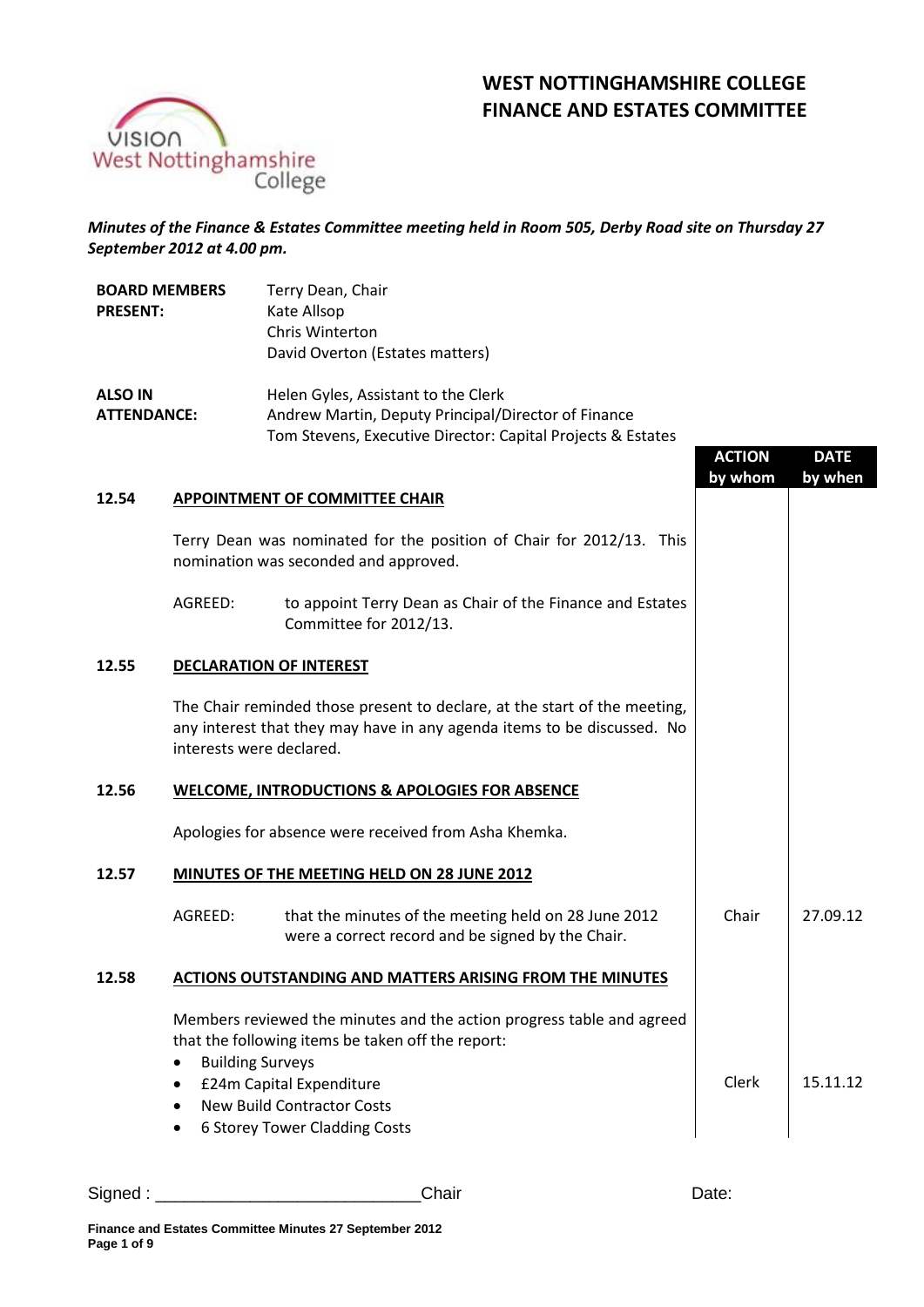#### **12.59 PROPERTY STRATEGY UPDATE**

The Executive Director: Capital Project & Estates introduced this item and drew members` attention to his written report, the following was specifically brought to members` attention:

- New build Exceptionally bad weather had, potentially, added 4.5 weeks to contract. A formal application had been received for an extension to the contract of 7 weeks which included the Christmas break.
- Good progress was being made internally within the new teaching block. There was concern over the delivery of cladding for external elevations which could add further delays. The updated programme for delivery of the courtyard by 21 December 2012 was noted.
- The Risk register for the building incorporated potential cladding delay and an extended contract completion.
- The new build and courtyard were on budget at £10,968,853. Variations and changes were estimated at £222,488. Provisional sums within the contract were agreed at £191,980. Cashflow was 48.1% of completed contract. An analysis of the cashflow indicated a 2 week delay.
- Six Storey Tower and other buildings Detailed plans to tender were almost ready for issue and the programme timetable for the contractor appointment prepared. Headlines of where the College was at with regard to contractors and costs would be presented to the Committee on 15 November 2012. Contractors would be asked to present their own proposals with regard to the schedule of work.
- The Pre-qualification questionnaire (PQQ) had been issued for return by potential contractors.
- Engineering Innovation Centre Work was on-going to source a suitable site to create a new Engineering Innovation Centre. The College was still in negotiation with the owners of a site in respect of their request to add VAT to the original price.
- Sport Hall and Car Parks Complete and operational from 3 September 2012. Contract variations had been assessed by Turner & Townsend and a summary of forecast cost had been prepared. There was still some work on the snagging list to be completed. No resolution had yet been reached with regard to the delay in completion of the work. Legal advice was being sought to ensure that the College does not miss out on any action that could be taken. The change in the management at Baggaleys was noted.

Accommodation Strategy – Financial Review as at 31 July 2012

The Director of Finance gave an update on expenditure on the £24m programme to the end of July 2012 and the following was noted:

• The College had spent £9.908m (April report: £7.281m) on the programme with completion of the first phase elements including the Create Building, the Trades Building conversion and the move of Exec Dir 15.12.12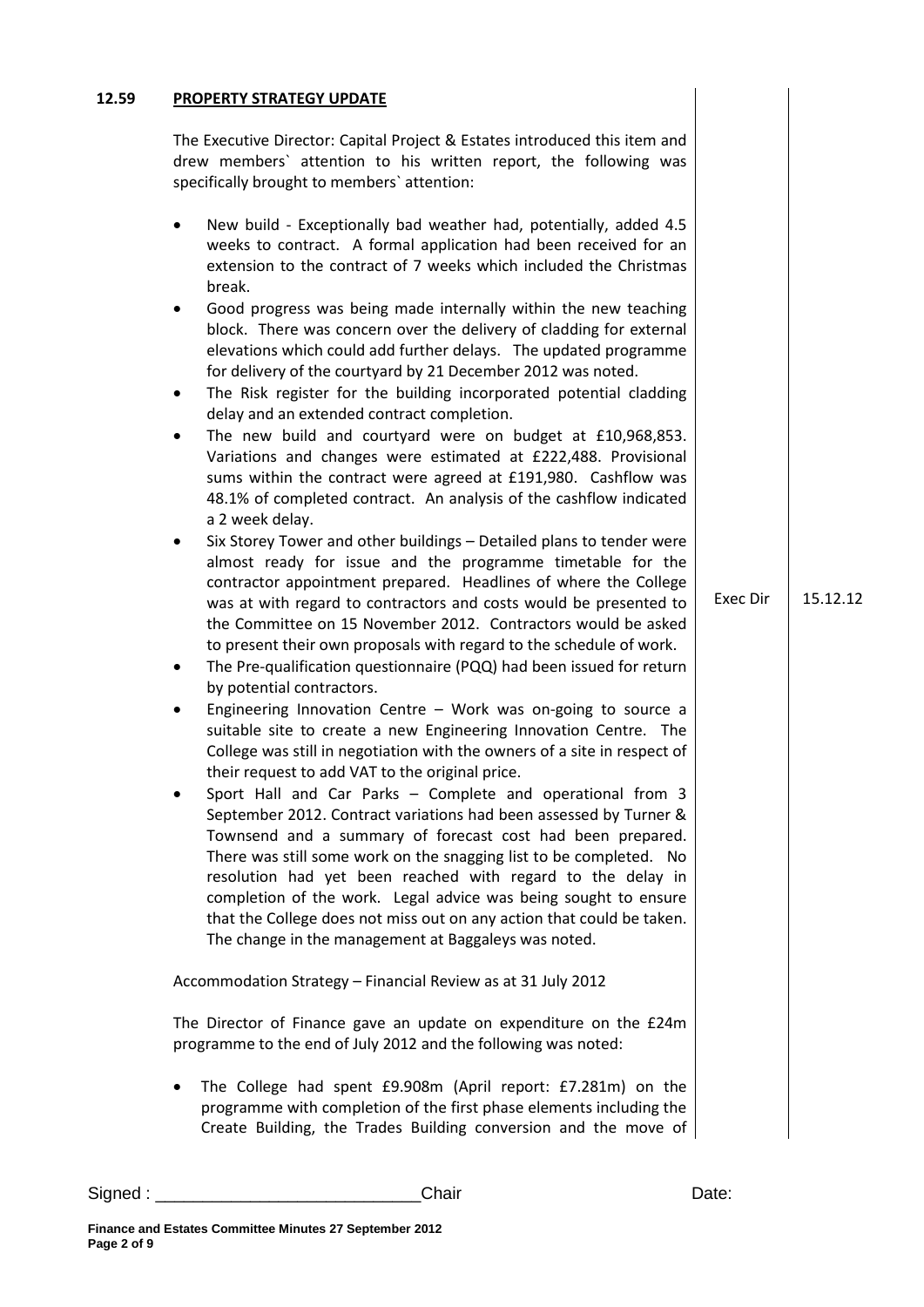administration staff to Ransom Hall. These programmes had been completed with a minor favourable variance of £39k.

- A total of £2.105m had been expended on the Sports Hall and Car Parking phase. The final forecast position remained un-finalised, but had been included within the report at an over spend of around £52k.
- The major element of the programme, the New Build project commenced in January 2012 and had incurred expenditure of £2.952m as at the end of July 2012.
- The Tower re-clad had incurred expenditure of £149k on design and consultancy work. The total budget was £1.94m and current quoted costs suggested that this may overspend by £370k.
- At the current time, and based on the current information, total expenditure could exceed the £24million budget by £692k. In order to mitigate this potential over spend the College had reviewed the options for reducing expenditure and had the option to minimise the re-clad programme for the Sherwood Care building and the Number 19 block.

AGREED:

- To note the contents of the report.
- That Mansells, G F Tomlinson, Bowmer & Kirkland, Clegg and J Tomlinson be shortlisted and invited to tender for the cladding works to the six storey tower and other buildings (Vision Room, LRC Block, Trades Building, No 19 and the 900 Block).

# **12.60 LONG TERM MAINTENANCE**

The Executive Director: Capital Projects and Estates presented his report and the following was highlighted:

- In 2011/2012 a budget of £662k (£400k reactive, £262k planned) for 2011/12 was allocated for reactive and planned maintenance. Expenditure of £672,161 was confirmed.
- In 2012/2013 a budget of £634,600 (£400k reactive, £234,600 planned).
- The update on summer works projects was noted.
- Derby Road lifts had required refurbishment. £18,700 for new gearbox in 2012. Provisional allocations of £42k for replacement of external ropes, pulleys etc in 2013 and £27,600 for internal refurbishment in 2014. Total anticipated expenditure was in the region of £110k.
- No 19 Training Kitchen had been refurbished with new cookers/fridges/ tables/ventilation canopies. This had been budgeted at £156k, but the final cost had been £170k. Additional cookers and M&E works had been required.
- Derby Road Fire Alarm. Design and specification for a replacement fire alarm had been prepared. Facilitates integration of fire alarm systems at the Sports Hall, CREATE and new build. Four companies had provided quotations ranging from £90k + VAT to £120k + VAT. The potential cost would be included within the long term maintenance plan.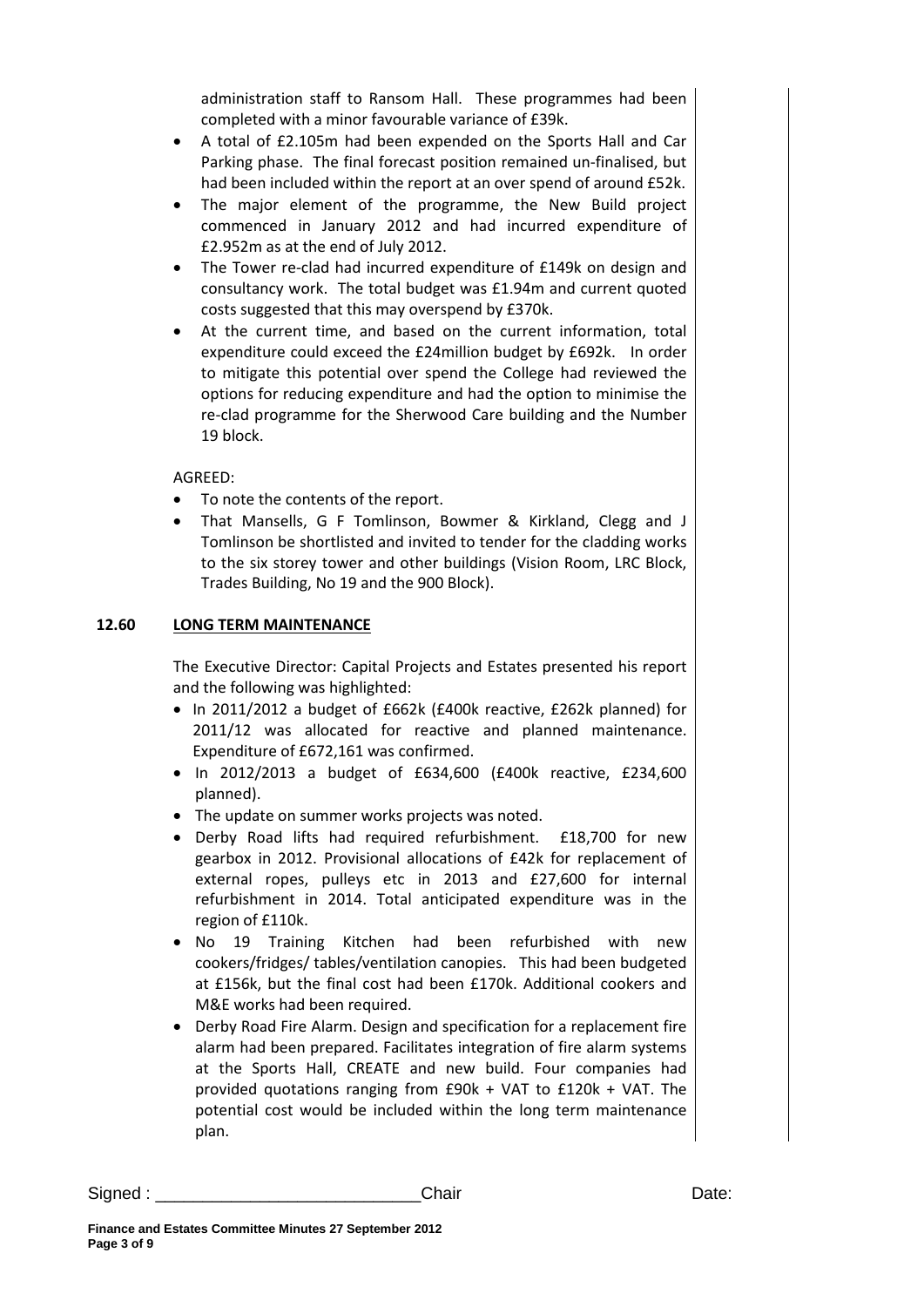AGREED: To note the contents of the report.

### **12.61 SFA RENEWAL GRANT AND ENHANCED RENEWAL GRANT**

The Executive Director: Capital Projects and Estates updated Finance & Estates Committee on the College's application for the SFA Renewal Grant (Phase 3) and bid for an Enhanced Renewal Grant (Phase 3).

- The Renewal Grant application for £120,000 had been submitted to the Skills Funding Agency on 31 July 2012. Currently, 36.02% of the estate was classified in RICS condition C. The grant had been received on 22 September 2012.
- The Enhanced Renewal Grant (ERF) bid for capital funding to support the relocation of Visual Arts from Chesterfield Road to Derby Road Trades Building had been submitted to the SFA on 11 September 2012.
- To meet timescales for submission of the ERG bid, the existing design team for the new teaching block had been appointed to prepare a RIBA Stage C design - Taylor Young architect, Watermans Building Services, Curtins Structural Engineers, Turner & Townsend cost management.
- $1,500m^2$  space in total (670 $m^2$  ground floor and 830 $m^2$  mezzanine floor) would be provided for Visual Arts in the Trades Building.
- Specialist vocational space would be provided for fine art studios; screen printing; fashion; wood/metal; ceramics; photography; graphic design and exhibition area.
- The estimated cost was £2,364m against the budgeted allocation of £1.8m. The cost Included 225 $m<sup>2</sup>$  additional mezzanine space and upgraded M&E (£276k) and reaching a BREEAM very good standard (£287k).
- Refurbishment would commence following relocation of Fabrication W welding in 2013.
- The feasibility of creating interim classrooms on the mezzanine to assist with curriculum decant requirements, when cladding six storey tower and other buildings, was under consideration.

Following a query from a member of the Committee, the Director of Finance confirmed that the Chesterfield Road site would not be left empty and its use as a Primary School/ Studio School, which would open in 2014, was under consideration.

# AGREED:

- To note the contents of the report.
- To approve the appointment of the existing design team for the new teaching block (Taylor Young architect, fixed fee £4,680 + VAT; Watermans Building Services, fixed Fee £4,000 + VAT; Curtins Structural Engineering, hourly rate £862 + VAT and Turner Townsend for cost management) to prepare a RIBA Stage C design.
- To approve the appointment of Pick Everard to prepare a BREEAM pre-assessment report.

Signed : \_\_\_\_\_\_\_\_\_\_\_\_\_\_\_\_\_\_\_\_\_\_\_\_\_\_\_\_Chair Date: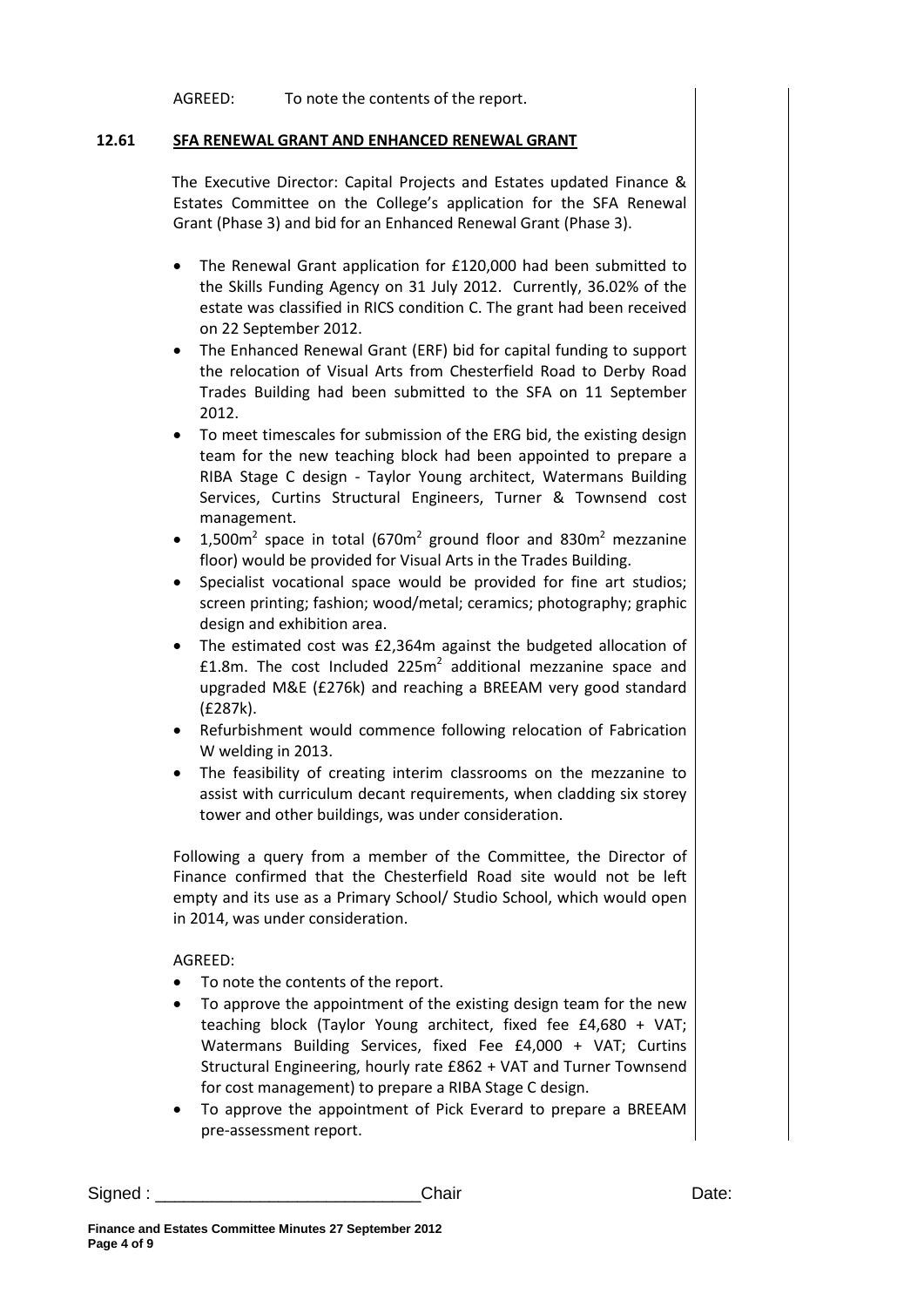#### **12.62 FINANCE REPORT 2011/12 DRAFT YEAR END POSITION**

The Director of Finance stated that this report had already been presented to the Board on 13 September 2012. The accounts were being finalised for audit, but he did not expect any changes to the current draft report. The result for the College was one, again, likely to be stronger than had been anticipated with an operating surplus of £2.50million on total income of £47.7million. This was around £878k ahead of the forecast operating surplus although it was £756k lower than the forecast level of turnover.

There were a number of reasons for the better than expected result for the College. These included the following key points:

- Income in the final month of the year was £233k better than expected; mainly due to the recognition of over £19k ALS claims (+£89k) and improved performances on the Adult Skills budget (+£135k).
- Pay costs actually overspent in the month of July by £95k but only due to the provision made to reflect the implementation of settlements from the Job Evaluation process.
- As the partner delivered 16-18 Apprenticeship programme continued to under deliver across the year, costs associated with the programme had also been under spent in the month by £248k.
- A favourable variance in the operating surplus in the final month of the year of £350k had contributed to the improved result.
- Across the full year, staffing costs under spent by £459k compared to forecast providing about half of the improvement between the draft out turn and the forecast.
- Whilst full year income was some £756k below forecast, non pay expenditure was £1.17million below forecast providing the other half of the favourable improvement in performance.
- Within non pay for the full year, £870k of the favourable variance related to lower than expected partner costs linked to delivery volumes, around £104k through an under spend in teaching and learning non pay allocations with the remainder spread across a broad range of non pay categories.
- Skilldrive had achieved an operating surplus of £806k, once again beating the forecast result although slightly lower than the previous year where a return of £874k was achieved.
- Safety Plus Training & Consultancy delivered an operating loss as had been expected, although this reduced substantially in the last month of the year where high volumes of activity had been recorded. The full year loss of £41k compared to a £230k profit of the previous year.
- Vision Apprentices had returned a better than forecast operating surplus of £48.2k compared to a forecast of £36k. This improved performance resulted from a higher than expected volume of apprenticeship referrals being made to the College and had added about £10k to the bottom line.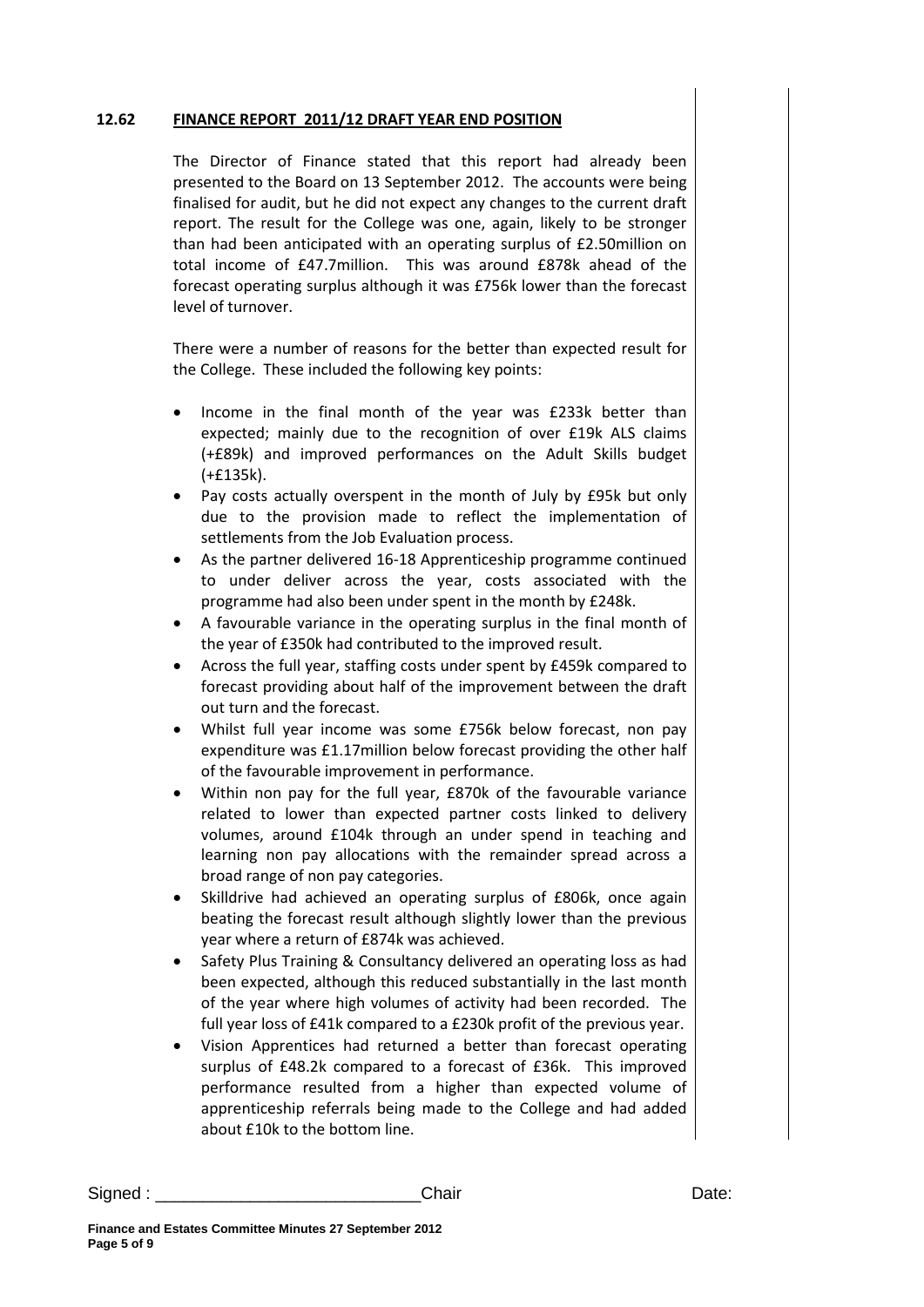- Safety Plus Construction had operated for the full year and would, in future, be managed alongside Vision Apprentices as a construction industry ATA. The company returned a loss of £15.3k which was slightly better than had been forecast.
- The combined Group operating surplus of £3.3million before FRS17 was an improvement over the 2010/11 year result when £3.0million had been achieved.
- The College and Group balance sheet were in the process of final reconciliation but would begin to show the inherent solvency weakening associated with the increase in borrowing associated with investment in buildings. A total of £3.8million had been borrowed up to the end of July 2012 and would increase rapidly into the 2012/13 financial year.
- The balance sheet would also see a substantial weakening through the calculation of the FRS17 pension deficit liability where it would increase from £6.5million at the end of July 2011 to £12.5million at the end of July 2012. This was caused by changes to actuarial assumptions but brought back into focus the inherent long term affordability issues with defined benefit pensions.

AGREED: To note the contents of the report.

# **12.63 INSURANCE AND RISK 2012/13**

The Director of Finance updated the Finance and Estates Committee in respect of the College Group insurance costs for 2012/13. The College contract had been procured through the Crescent Purchasing Consortium Framework and was now in year two of a three year agreement.

The proposals put forward had been provided against information required under the current agreement with Zurich insurance who was the College`s contracted provider.

The changes to the costs of cover were affected by a number of factors. At a basic level the base level of insurable risk changes on an annual basis which can drive premiums either up or down. In addition, changes to risk ratings through the insurer often impact upon insurable costs and were affected by claims history, not just for the College but the wider insured sector. Finally, any extensions or additions of insurable items would also drive premiums either up or down.

The total cost of College Group insurance for 2012/13 would be £158,796.47. This represented an increase of £25,033.95 over the 11/12 premium and had increased for a number of reasons as set out below:

The College build programme and the form of contract used within the delivery of the programme required that the College insured against Work in Progress. As 2012/13 was a major year in terms of building work continuing across a number of phases of the programme, the insured value had increased to £15million from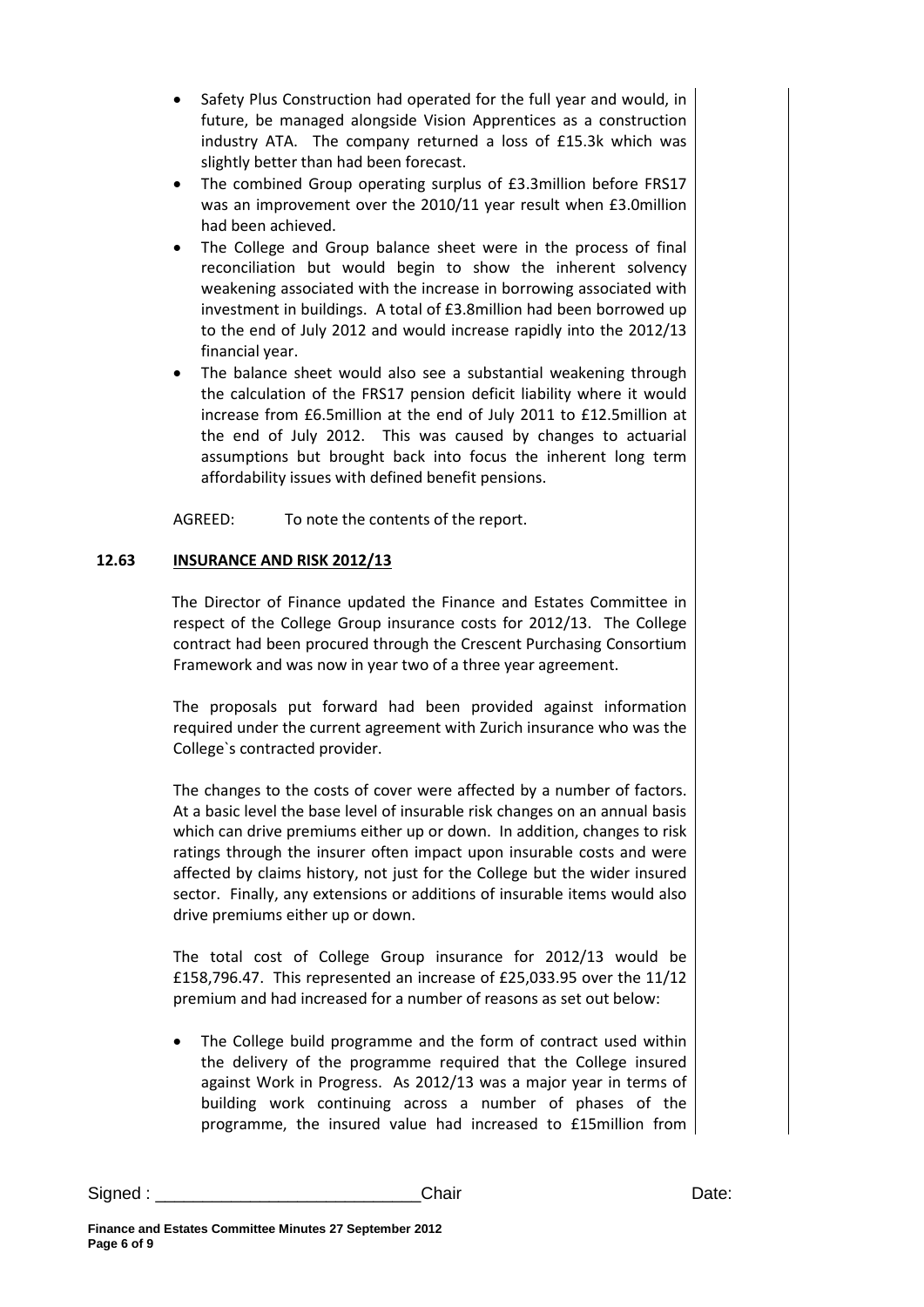£5.4million in 2011/12. This resulted in a total premium for 2012/13 of £16,672.50 and an increase of £10,670.40.

- Employer's liability insurance had seen a significant increase in the value of the premium and had been caused by an increase in the premium rate from 0.102% to 0.126%. As this was also based on the group payroll value the result was an increase in premium of £8,591.05. The cause of the increase in risk rating was the number of claims across the sector and the resulting impact through personal injury costs driving premiums sharply upwards.
- Increase in the insurable value of the College`s computer equipment followed a thorough assessment of values which, in turn, increased the insured premium. This accounted for an increase of £2,560.43 across all computer equipment.
- The final main area of premium increase related to terrorism insurance, driven by increases to the material damage insurable amounts and resulting in an increase of £919.81 across the policy. Total terrorism insurance was now £15,040.84.

Outside of these notable increases, there was a general drift upwards in premiums due to the revised insurable values supplied by the College to ensure that correct and adequate levels of cover were secured.

The College would recharge insurance costs in 2012/13, as in previous years to each subsidiary company which had been fully budgeted as part of the planning process. Separate insurance had been taken in relation to Safety Plus (Construction) limited due to the different nature of company activities.

AGREED: To note the insurance costs and extent of cover provided for the 2012/13 financial year.

# **12.64 EMPLOYER RESPONSIVE UPDATE**

The Director of Finance provided an update on overall performance with regard to Employer Responsive provision. This report had already been presented to the Board on 13 September 2012, when approval had been given to the sub contracts.

Overall, the College had had another successful year in terms of Employer related activity, but was seeing a decline in Apprenticeship success rates.

The finalised funding position was as follows:

- 16-18 Apprenticeships budget out turn: £5,887,823.66; College: £955,778.99; Safety Plus: £92,159.63; other Partners: £4,839,855.04
- Adult Apprenticehips budget out turn: £5,955,809.55; College: £753,060.70; Safety Plus: £6,038.73; other Partners: £5,149,897.78

Signed : \_\_\_\_\_\_\_\_\_\_\_\_\_\_\_\_\_\_\_\_\_\_\_\_\_\_\_\_Chair Date: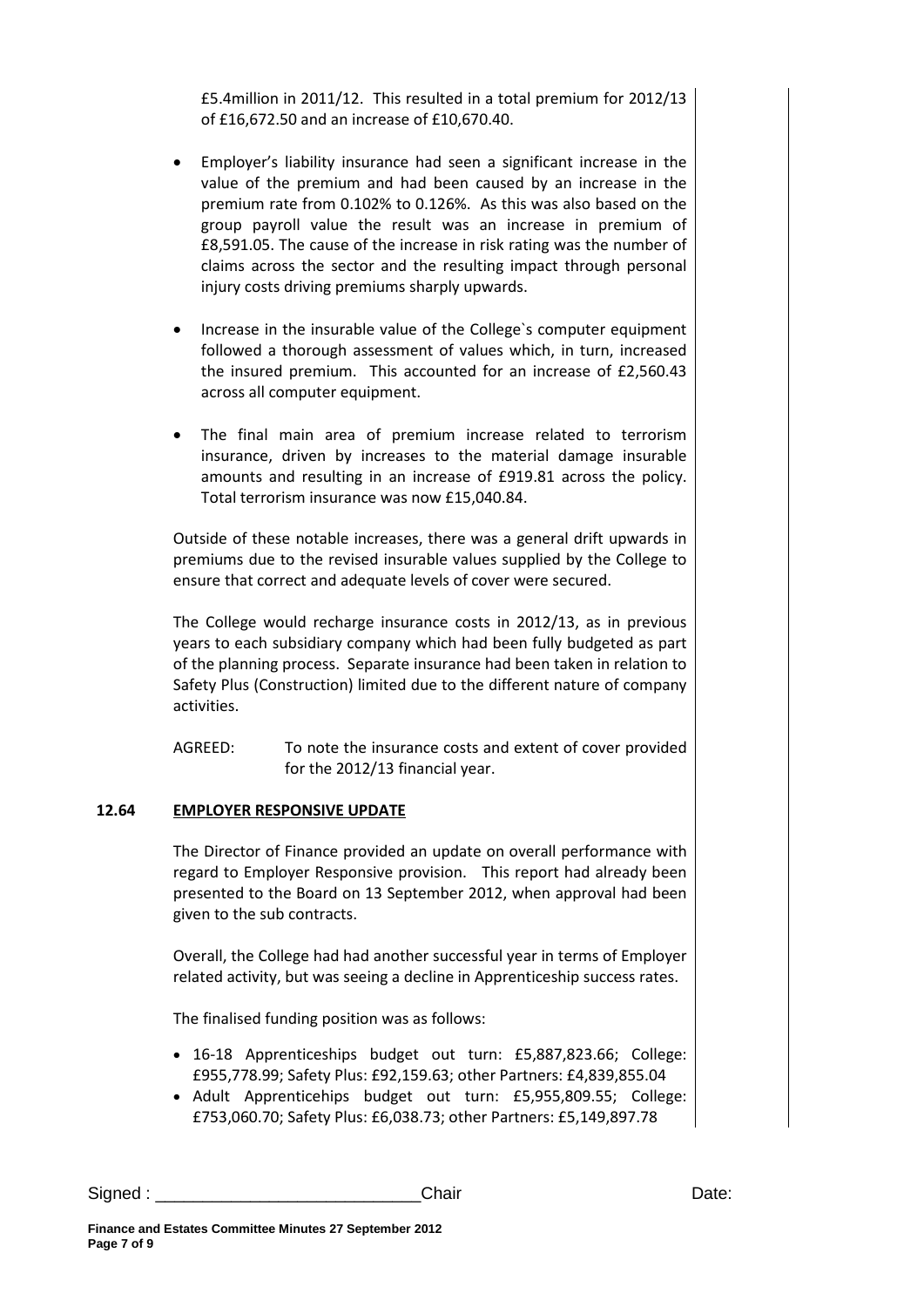• NVQ budget out turn: £4,547,912.83; College: £550,819.79; Safety Plus: £1,979,275.64; other Partners: £2,017,817.40

Total income was £15,585,632. This was slightly behind that delivered in 2010/11 (approx. 96%). However, the challenging funding environment would suggest this was a positive result. In 2010/11 funding rates per qualification were 3% higher, and not all apprentices needed to be employer led (meaning more flexibility last year).

Overall Success Rates for NVQs in the Workplace were 94% for 2011/12 (ILR not yet finalised), compared with 90% in 2010/11. There were no real concerns about Partner or College delivery in this area.

Overall Success Rates for Apprentices were 76% for 2011/12 (ILR not yet finalised), compared with 79% in 2010/11. Though it was not unusual to see a decline in success rates decline during rapid expansion this was a real concern, as the overall success rate would probably come out as Grade 3 under Ofsted inspection. Concerns over Partners, and actions, were noted.

The Skills Funding Agency had launched a comprehensive due diligence process for providers accessing public funding. This was termed the Register of Training Providers (RTO). Currently, providers with aggregate contracts in excess of £500k must register with the RTO, and by the end of this year all providers with contracts in excess of £100k of SFA funding. There are 2 parts of the process, company management and financial stability. In the first round the College had 5 sub contractors that failed for financial reasons:

- Richard Owen Training
- Prospect International
- Distinctive Training
- NGTC
- SKYE

For SKYE, the College had decided not to continue a contract with them, for all the others they were not permitted new activity until successfully registered on RTO. The SFA would require the College to terminate their sub contract if they were not successful by the end of November 2012. In addition to those that had failed RTO the College had 4 sub contractors invited to tender for direct contracts with the SFA:

- White Rose College
- CQM
- Safety & Access
- FIT UK

The combined effect of these 2 scenarios impacting on 9 contractual arrangements would mean a requirement for the College to deliver more directly delivered activity, and/or increased activity from existing/new partners.